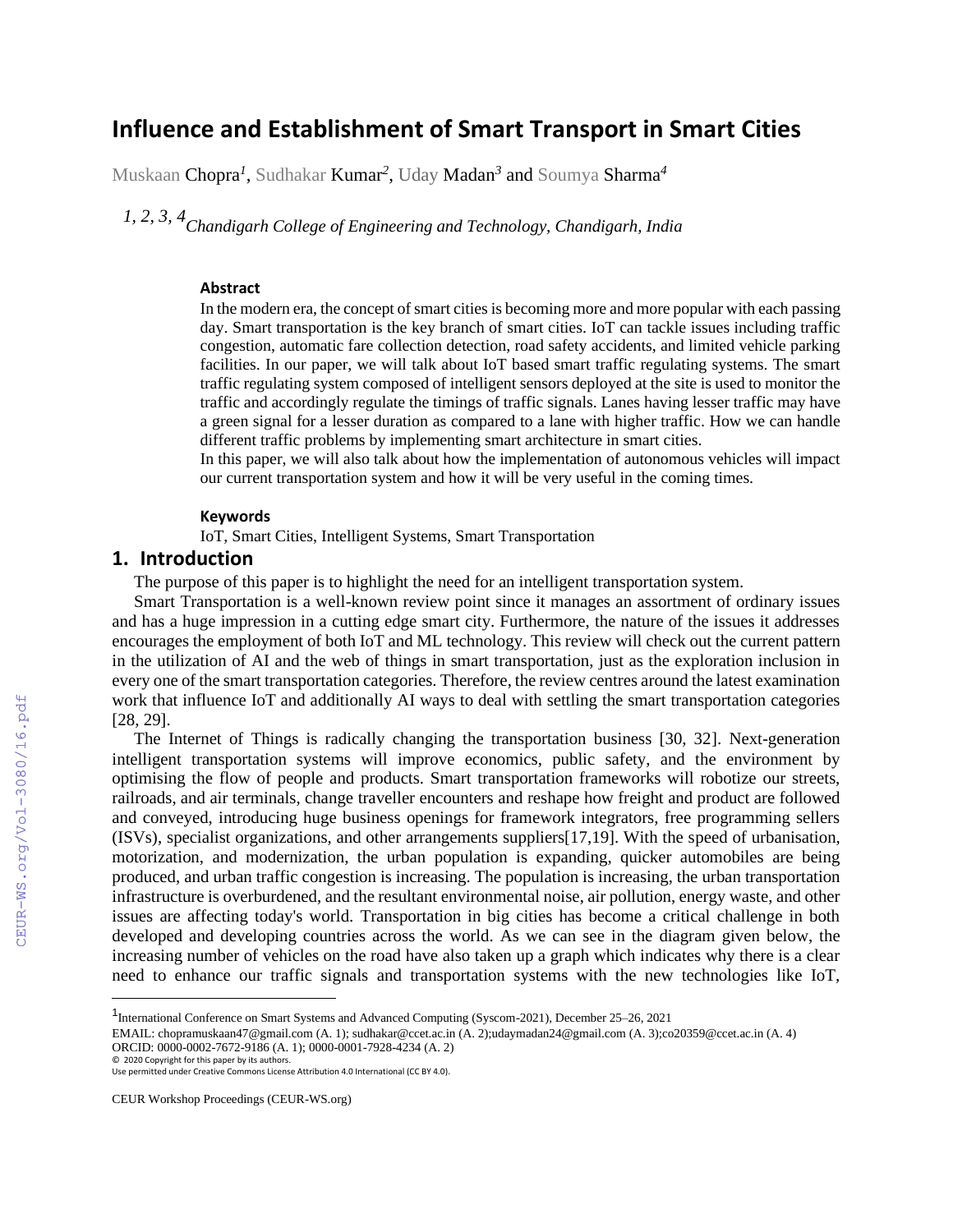Autonomous Vehicles, etc. Otherwise, in the coming days, there will be a lot of chaos that will become impossible to handle[16, 26, 27].



Number of vehicles in operation across India

**Figure 1**: Number of vehicles in operation across India *Source- Statista*

## **2. Related Work**

The established integrated system analysis environment aids ITS in the smooth integration of diverse models, resulting in the assembly of an existing structure that performs significantly better than previous models. As a result, the system integration process has been simplified, allowing ITS to be installed across the country without difficulty.

Multivariate analysis [3, 18] allows for the simultaneous examination of many items using a statistical measure. This approach allows for simultaneous examination of several variables. Various multivariate analysis approaches have been presented and can be used depending on the situation.

### **Table 1**

Related work on Smart Transportation.

| Ref.<br>No.      | Publication<br>year | Proposed technique                     | Traffic<br>safety | Energy<br>efficient | Merits                                                          |
|------------------|---------------------|----------------------------------------|-------------------|---------------------|-----------------------------------------------------------------|
| [4]              | 2009                | Pollution-free<br>transportation       | N <sub>0</sub>    | Yes                 | Handles traffic in an efficient<br>manner                       |
| $\left[5\right]$ | 2014                | Pollution-avoidance<br>transportation  | Yes               | Yes                 | Reduction in emission of<br>$CO2$ by using electric<br>vehicles |
| [6]              | 2015                | Green transportation                   | N <sub>o</sub>    | Yes                 | Traffic handling with<br>sustainability is given<br>importance  |
| $[7]$            | 2015                | Safe and sustainable<br>transportation | Yes               | Yes                 | Traffic congestion is handled<br>efficiently                    |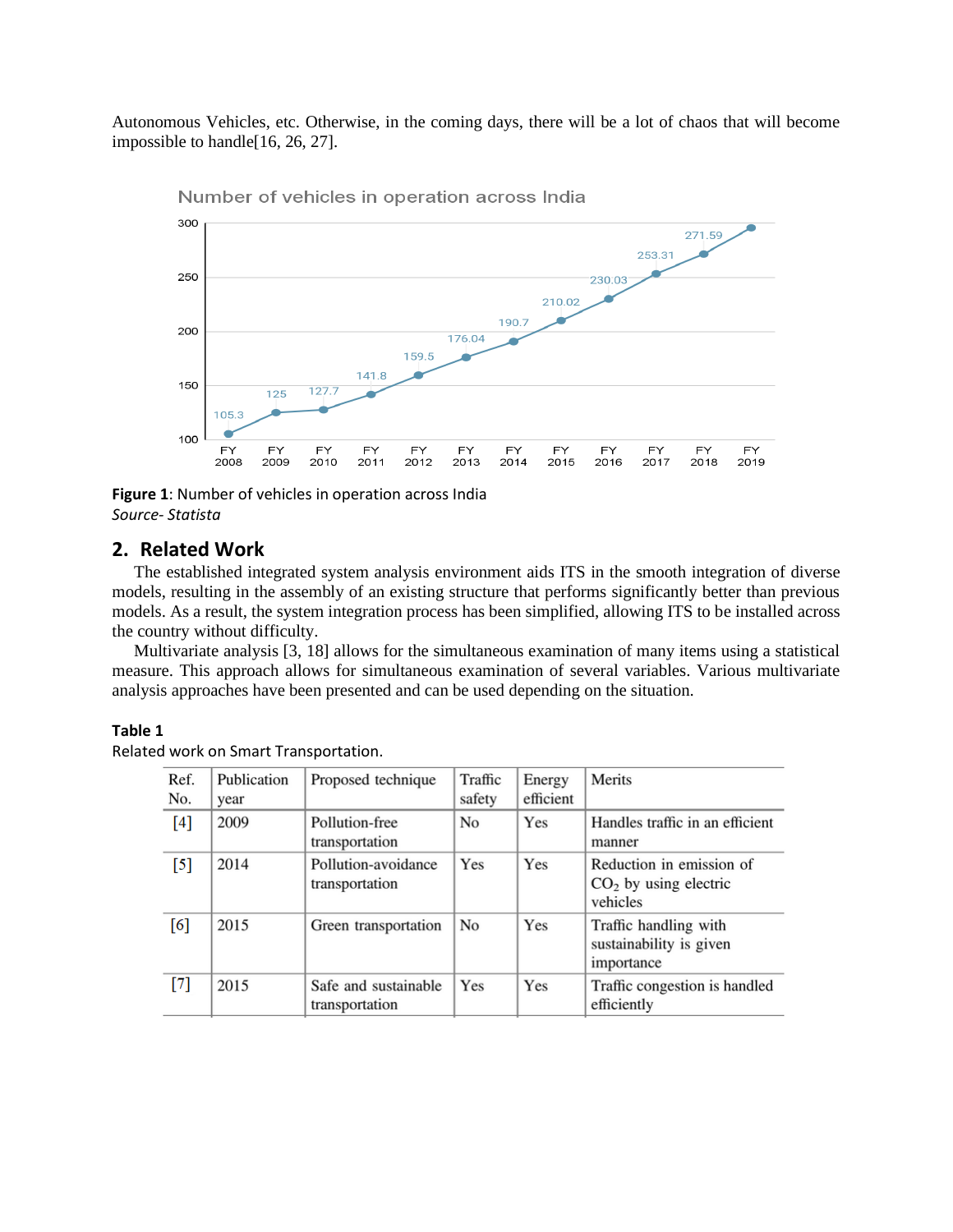| [8]<br>$[9]$    | 2016 | Green transportation                      | Yes | N <sub>o</sub> | Proposes a pollution free<br>technique which helps in<br>vehicular movement                        |
|-----------------|------|-------------------------------------------|-----|----------------|----------------------------------------------------------------------------------------------------|
| [10]<br>[11]    | 2016 | Collision-free<br>transportation          | Yes | No             | Determination of braking<br>response time and steering<br>response time                            |
| [12],<br>$[13]$ | 2017 | Collision-free<br>transportation          | Yes | Yes            | Safe system design with<br>collision warning                                                       |
| $[14]$          | 2018 | Congestion<br>avoidance<br>transportation | Yes | Yes            | Time of arrival (TOA) based<br>localization, using automatic<br>braking for collision<br>avoidance |

## **3. Smart Transportation and its Intelligence**

The integration of advanced management techniques with technology into the transportation sector is called "smart transportation." These advances provide ingenious ways to identify support for a variety of transportation and transportation management methods, enabling customers to be more educated and can use transportation networks in safer and smarter ways.

Intelligent Transport Systems involves leveraging some advances from basic management frameworks such as vehicle routes; Signal control systems; programmed license plate verification or automatic speed camera to monitoring applications such as security CCTV framework and to furthermore more advanced gadgets that are working on a real-time basis, taking inputs and generating relevant outputs (for example smart parking system)[20, 21].

A smart transportation framework can be imagined as involving three essential functionalities. This incorporates smart streets, smart vehicles and smart parking.Smart streets are carried out by the use of different sensors and actuators to make driving more secure and green. Smart vehicles are equipped with real-time gadgets empowered with computational and correspondence capacities to have the option to collaborate with one another for social prosperity. Also, smart parking manages a self-sufficient parking framework to help drivers in picking a reasonable parking place for their vehicle. As the Internet of Things innovation grows, many new technologies [22] are manufactured in order to increase the quality of individuals' lives. Urban areas are getting "more brilliant" and smart city apps are developed to pursue the latest innovative improvements. With the presentation of IoT in the transportation system, transportation frameworks start to "feel", "think" and "make decisions", prompting the advancement of ITS (Intelligent Transport System). The Intelligent Transportation System has attracted the attention of many experts because of the huge potential of additional upgrades in it [25]. Amongst the main spaces of attention in smart transportation, route advancement or navigation is an interesting one. Utilizing information using clients' cell phones [15], or with physical units set at different locations on the streets [16], different software attempts to predict traffic blockage and suggests ideal path choices, limiting travelling times and subsequently decreasing emission from vehicles and utilization of energy. Furthermore, to decrease the utilisation of energy more, such streetlamps are suggested that can recognize traffic situations and work as needed, instead of being continually on with a period plan. IoT gadgets have been generally prefered to make smart parking systems, as well. Researchers have suggested new smart parking systems that permit various functionalities from increasing the capacity and accessibility of a parking garage to limiting the searching tim [31]e. In addition, systems that have the capability to detect street surface irregularity with the inputs from the sensors joined to the vehicles or the inputs from the driver's smartphone have been suggested. By identifying terrible street conditions, accidents might actually be controlled from happening.

## **4. Smart infrastructure for Smart Cities**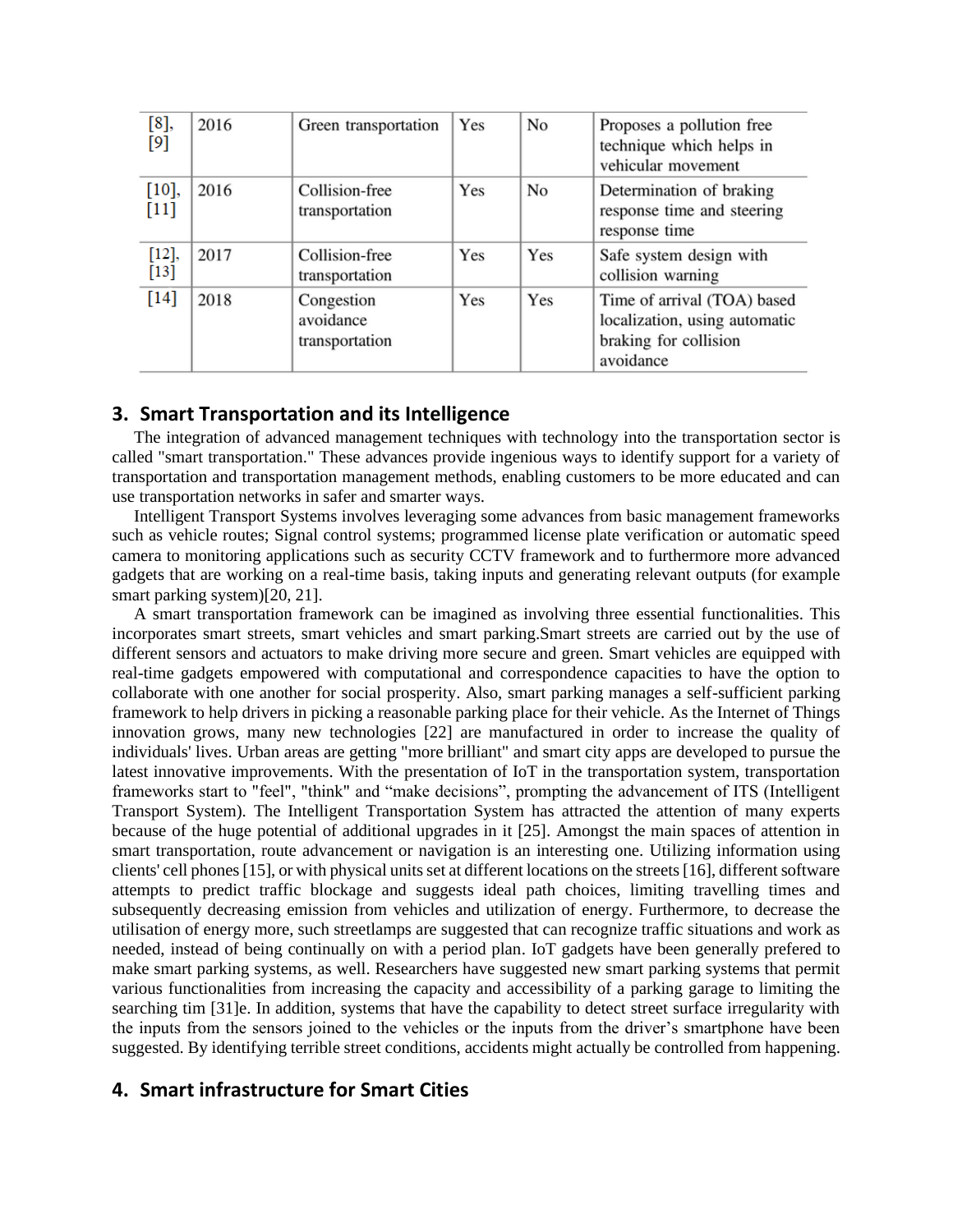Smart cities always try to grow in every field and use different technologies to excel in different sectors such as education, health, electricity and water services, etc which results in increasing the comfort levels of the citizens of the city. Transportation is also one of them which a smart city would always like to be the best of its kind[17]. Cities are getting aware of smart infrastructure for intelligent transportation systems very frequently and the below graph shows how spending on ITS in the US increased from 2010 to 2018.



## Spending on intelligent transportation systems in the United States from 2010 to 2018 (in billion U.S. dollars)

# **Figure 2**: Spending on intelligent transportation systems in the United States from 2010 to 2018 (in billion U.S. dollars)

*Source- Statista*

Now to achieve better transportation in a smart city, smart architecture is a necessary condition. The smart architecture consists of the usage of various technologies from basic management systems like interconnected traffic control systems, number plate recognition systems to screen monitoring systems such as CCTV security systems and much more advanced interconnected technologies that process real-time data from various sources and provide useful output in up-gradation of the transportation system[23].

### **5. Impact of Autonomous Vehicles**

The term Autonomy refers to a state of an object when it is in its self-governing mode. So

an Autonomous Vehicle (AV) is a vehicle that takes decisions by itself after analysing the inputs given by subsequent sensors and devices[24]. These vehicles are in testing mode right now but are developing day by day. In around 5-10 years these autonomous vehicles will conquer the market of transportation. Now why the use of AVs is increasing rapidly is discussed below.

The most important reason that the use of AVs is increasing is they are capable of decreasing one of the most common problems of transportation section that is accidents. This is merely based on the fact that autonomous vehicles get rid of a major factor ie. "mistake done by humans" during an accident [18].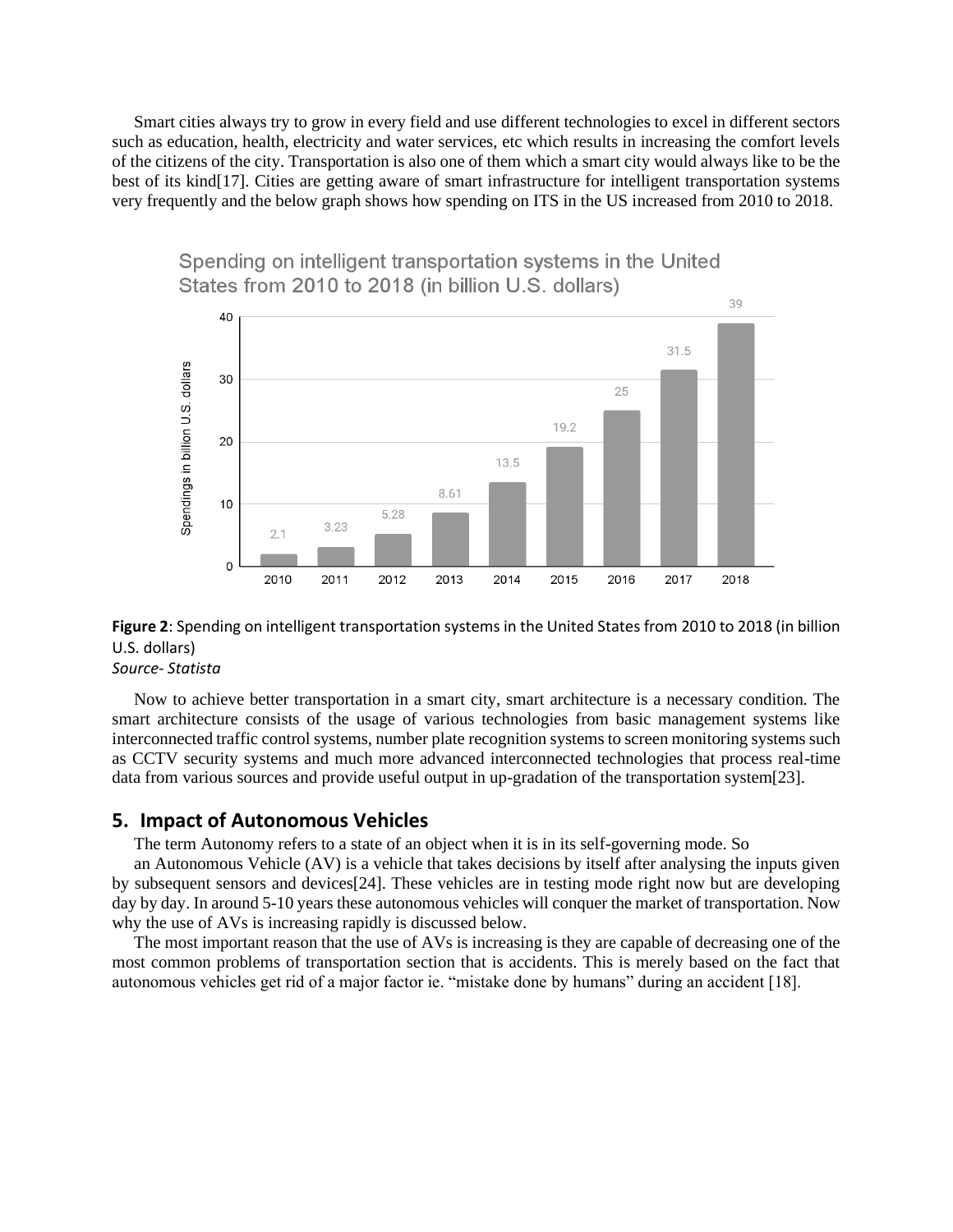

## Estimated impact of vehicle automation on collision rates

**Figure 3**: Estimated impact of vehicle automation on collision rates *Source- Statista*

As shown in the pie chart above 30% of the deaths are caused due to drinking and driving. Now the AI system will never be drunk preventing one-third of the accidents. And Like-wise AVs can be programmed to not Overspeed preventing another third of the accidents. AI will also not be distracted or get drowsy, controlling another  $16\% + 2\%$ . Finally, we are only left with 22% of accidents that are due to weather. This is how we can have control over accidents using Autonomous Vehicles. The graph given below estimates how the Automation of vehicles impact the collision on road in 2030.



**Figure 4**:Estimated reduction of collision rates to no automation in 2030, by automation level *Source- Statista* 

## **6. Conclusion**

The development of the internet of things and cloud innovation technologies like edge computing offer a few potential problems outcomes in the field of smart transportation for smart cities. IoT based smart transportation gives constant information to the users about accessibility, traffic lights, shortest distance and thus use smart signboard which utilizes the advantage of internet of things to display the useful information about the place such as different possible paths, conditions and temperatures etc. The IoT based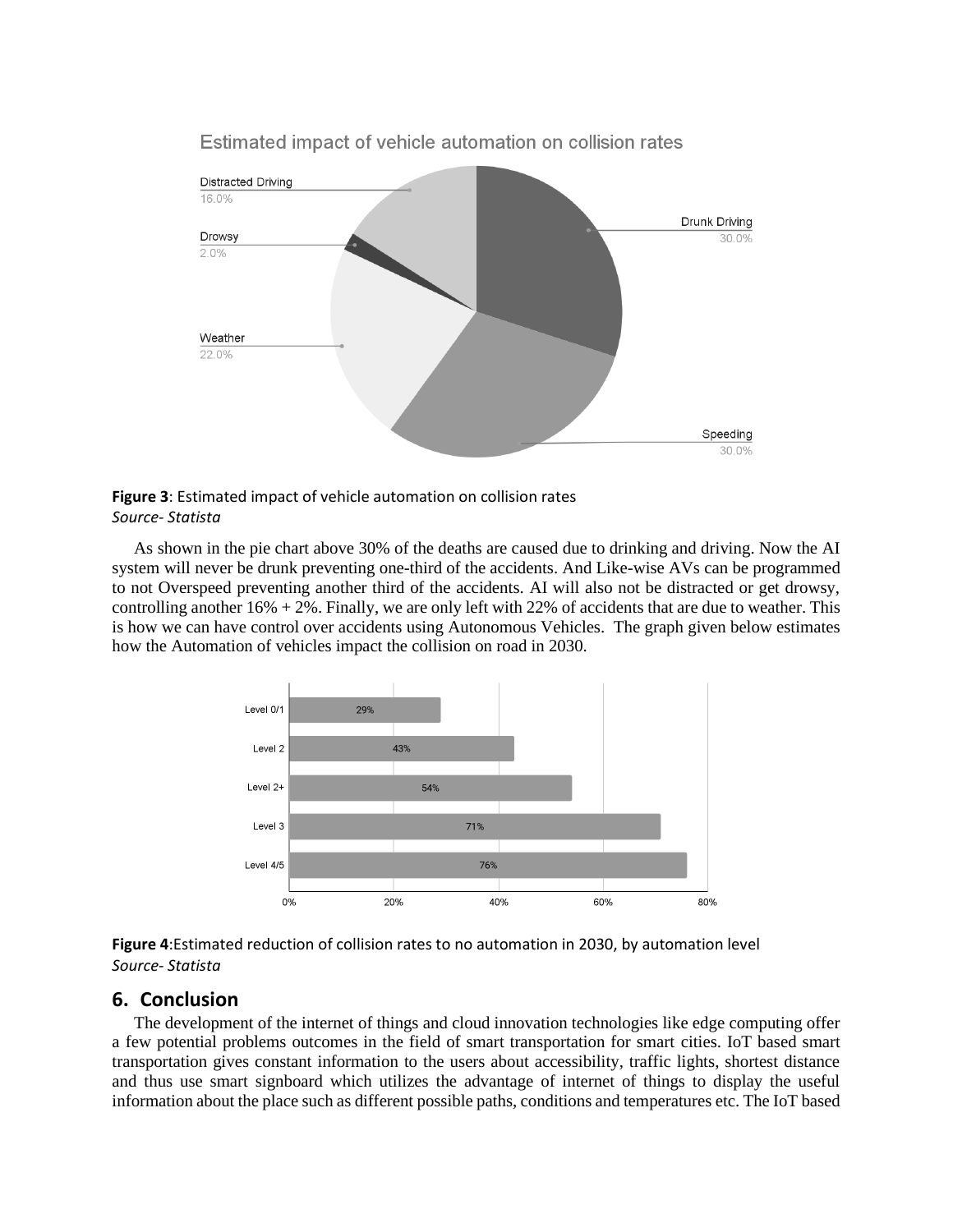traffic lights will allow smooth functioning of traffic and hence fewer jams and traffic chaos. Autonomous vehicles are in trend and can be soon seen as future transportation.

## **7. References**

- [1] Shandiz, H., Khosravi, M., Doaee, M.: Intelligent transport system based on genetic algorithm. World Appl. Sci. J. 6(7), 908–913 (2009)
- [2] Petracca, M., Pagano, P., Pelliccia, R., Ghibaudi, M., Salvadori, C., Nastasi, C.: On-board unit hardware and software design for vehicular ad-hoc networks. IGI Global, pp. 1–23 (2015)
- [3] William, H., Barry, J., Rolphe, E.: Multivariate Data Analysis. Pearson Publication, pp. 4–761 (2010)
- [4] Grob, G.R., Iseo, E.S.: Future transportation with smart grids & sustainable energy. In: Proceedings of the SSD 2009 6th International Multi-Conference on Systems, Signals and Devices, Djerba, Tunisia, pp. 23–2 (2009)
- [5] Costa, E.; Seixas, J.: Contribution of electric cars to the mitigation of CO2 emissions in the city of São Paulo. In: Proceedings of the 2014 IEEE Vehicle Power and Propulsion Conference (VPPC), Coimbra, Portugal, pp. 27–30 (2014)
- [6] Mehar, S., Zeadally, S., Remy, G., Senouci, S.M.: Sustainable transportation management system for a fleet of electric vehicles. IEEE Trans. Intell. Trans. Syst. 16, 1–14 (2015)
- [7] Chopra, M., Singh, S. K., Aggarwal, K., & Gupta, A. (2022). Predicting Catastrophic Events Using Machine Learning Models for Natural Language Processing. In B. Gupta, D. Peraković, A. Abd El-Latif, & D. Gupta (Ed.), Data Mining Approaches for Big Data and Sentiment Analysis in Social Media (pp. 223-243). IGI Global. http://doi:10.4018/978-1-7998-8413-2.ch010
- [8] Iturrate, M.; Gurrutxaga, I.; Oses, U.; Calvo, P.M.: Sustainable transport at the university of the basque country in San Sebastian. In: Proceedings of the 2015 4th International Work Conference on Bio inspired Intelligence (IWOBI), San Sebastian, Spain, 10–12 (2015)
- [9] Harilakshmi, V.S., Rani, P.A.J.: Intelligent vehicle counter—a road to sustainable develop- ment and pollution prevention (P2). In: Proceedings of the 2016 International Conference on Energy Efficient Technologies for Sustainability (ICEETS), Nagercoil, India, 7–8; pp. 877–880 (2016)
- [10] Fabbri, G., Medaglia, C.M., Ippolito, M., Saraceno, E., Antonucci, M., Fiorentino, L., Bistolfi, M., Cozzolino, P., Gallarate, M.: An innovative system for a clean and sustainable public transport system in smart cities. In: Proceedings of the 2016 IEEE 25th International Symposium on Industrial Electronics (ISIE), Santa Clara, CA, USA, 8–10 June 2016; pp. 974– 979 (2016)
- [11] Abdalla, A.M., Abaker, M.: A survey on automobile collision avoidance system. Int. J. Recent Trends Eng. Res. 2, 1–6 (2016)
- [12] Jurecki, R.S.: An analysis of collision avoidance maneuvers in emergency traffic situations. Arch. Automot. Eng. Arch. Motoryzac. 72, 73–93 (2016)
- [13] 12. Desai, S., Desai. S.: Smart vehicle automation. Int. J. Comput. Sci. Mobile Comput. 6(9), 46–50 (2017)
- [14] Petrov, T., Dado, M., Ambrosch, K.E.: Computer modelling of cooperative intelligent transportation systems. Procedia Eng. 192, 683–688 (2017)
- [15] Agarwal, Y., Jain, K., Karabasoglu, O.: Smart vehicle monitoring and assistance using cloud computing in vehicular Ad Hoc networks. Int. J. Transp. Sci. Technol. 7, 60–73 (2018)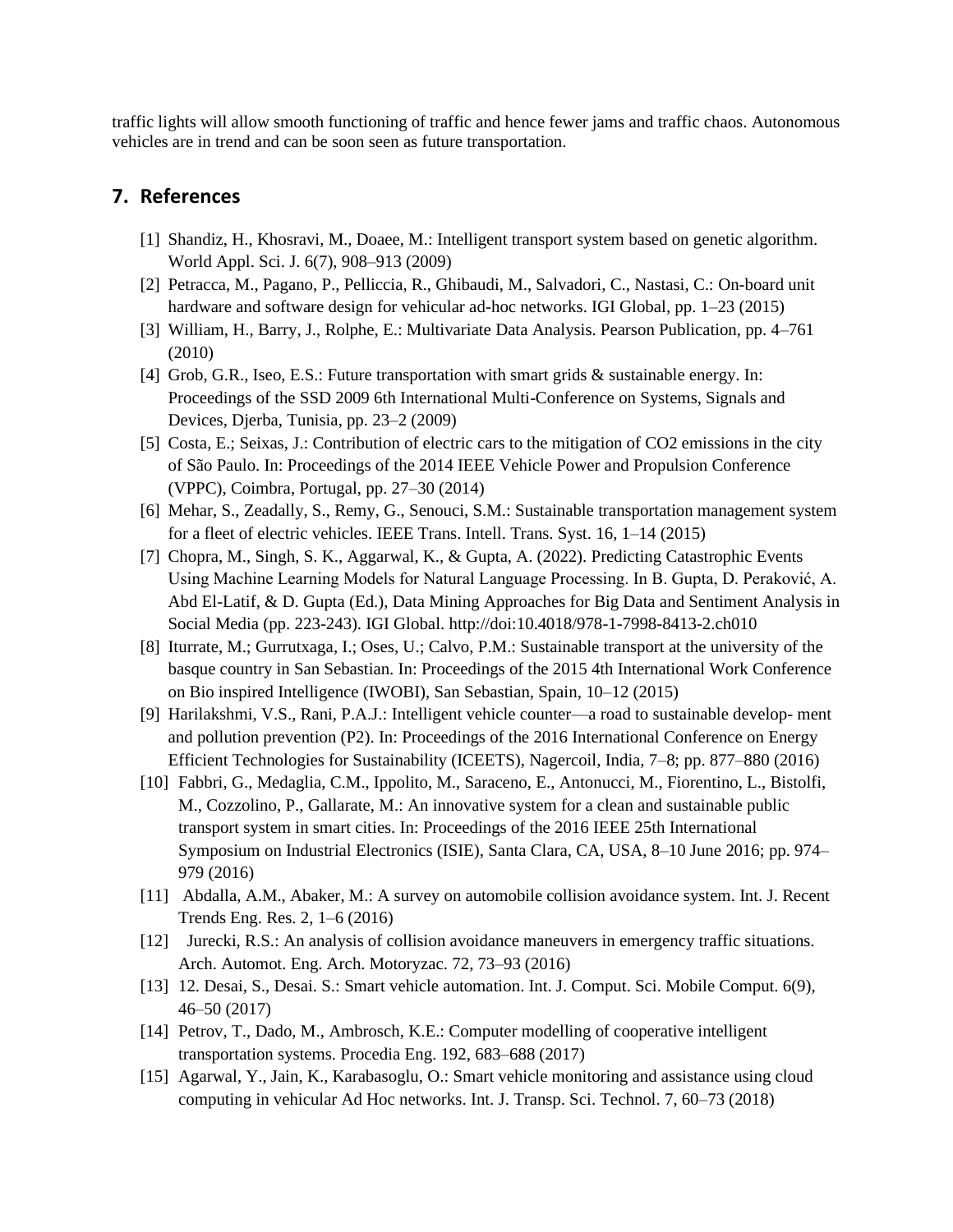- [16] Singh, K. S. (2021). Linux Yourself (1st ed.). Routledge."
- [17] Sudhakar Kumar, Sunil Kr Singh, Naveen Aggarwal, Kriti Aggarwal, "Evaluation of automatic parallelization algorithms to minimize speculative parallelism overheads: An experiment", pp 1517-1528, 2021 Journal of Discrete Mathematical Sciences and Cryptography, Volume 24, Issue 5 , Taylor & Francis, (2021).
- [18] Sunil Kr. Sharma, Sunil Kr. Singh, and Subhash Panja, "Human Factors of Vehicle Automation", in Autonomous Driving and Advanced Driver-Assistance Systems (ADAS): Applications, Development, Legal Issues, and Testing (1st ed.). CRC Press, Chapter 15, pp 335- 358, 2021. https://doi.org/10.1201/9781003048381
- [19] Sudhakar Kumar, Sunil K. Singh (2021), Brain Computer Interaction (BCI): A Way to Interact with Brain Waves. Insights2Techinfo, pp. 1
- [20] Yang, J.; Han, Y.; Wang, Y.; Jiang, B.; Lv, Z.; Song, H. Optimization of real-time traffic network assignment based on IoT data using DBN and clustering model in smart city. Future Gen. Comput. Syst. 2017, in press.[CrossRef]
- [21] Al-Dweik, A.; Muresan, R.; Mayhew, M.; Lieberman, M. IoT-based multifunctional scalable real-time enhanced road side unit for intelligent transportation systems. In Proceedings of the 2017 IEEE 30th Canadian Conference on Electrical and Computer Engineering (CCECE), Windsor, ON, Canada, 30 April–3 May 2017; pp. 1–6.
- [22] Wang, C., Shen, J., Vijayakumar, P., & Gupta, B. B. (2021). Attribute-Based Secure Data Aggregation for Isolated IoT-Enabled Maritime Transportation Systems. IEEE Transactions on Intelligent Transportation Systems.
- [23] Sunil Kr. Singh, R. K. Singh, M.P.S. Bhatia, SP Singh, "CAD for Delay optimization of Symmetrical FPGA Architecture through Hybrid LUTs/PLAs", ACIT, Vol. 178, Page 581-591, Springer, 2012
- [24] S. K. Singh, R. K. Singh and M. Bhatia, "Design flow of reconfigurable embedded system architecture using LUTs/PLAs," 2012 2nd IEEE International Conference on Parallel, Distributed and Grid Computing, 2012, pp. 385-390, doi: 10.1109/PDGC.2012.6449851.
- [25] Mrunal K. Shende (2021) Incorporation of cyber security in intelligent transportation systems (ITS), Insights2Techinfo, pp. 1
- [26] Mavneet Kaur (2021), Self-Driving Cars and Adversarial Attacks, Insights2Techinfo, pp.1
- [27] Sarath M (2021), Electric Vehicles: Future of Automobile Industry, Insights2Techinfo, pp.1
- [28] Stergiou, C. L., Psannis, K. E., et al. (2020). IoT-based big data secure management in the fog over a 6G wireless network. IEEE Internet of Things Journal, 8(7), 5164-5171.
- [29] Zhang, J., Wang, Z., Wang, D., Zhang, X., Gupta, B., Liu, X., & Ma, J. (2021). A Secure Decentralized Spatial Crowdsourcing Scheme for 6G-Enabled Network in Box. IEEE Transactions on Industrial Informatics.
- [30] Zhou, Z., Gaurav, A., Gupta, B. B., Lytras, M. D., & Razzak, I. (2021). A fine-grained access control and security approach for intelligent vehicular transport in 6g communication system. IEEE Transactions on Intelligent Transportation Systems.
- [31] Manasrah, A. M., et al. (2019). An optimized service broker routing policy based on differential evolution algorithm in fog/cloud environment. Cluster Computing, 22(1), 1639-1653.
- [32] Fatemidokht, H., Rafsanjani, M. K., Gupta, B. B., & Hsu, C. H. (2021). Efficient and secure routing protocol based on artificial intelligence algorithms with UAV-assisted for vehicular Ad